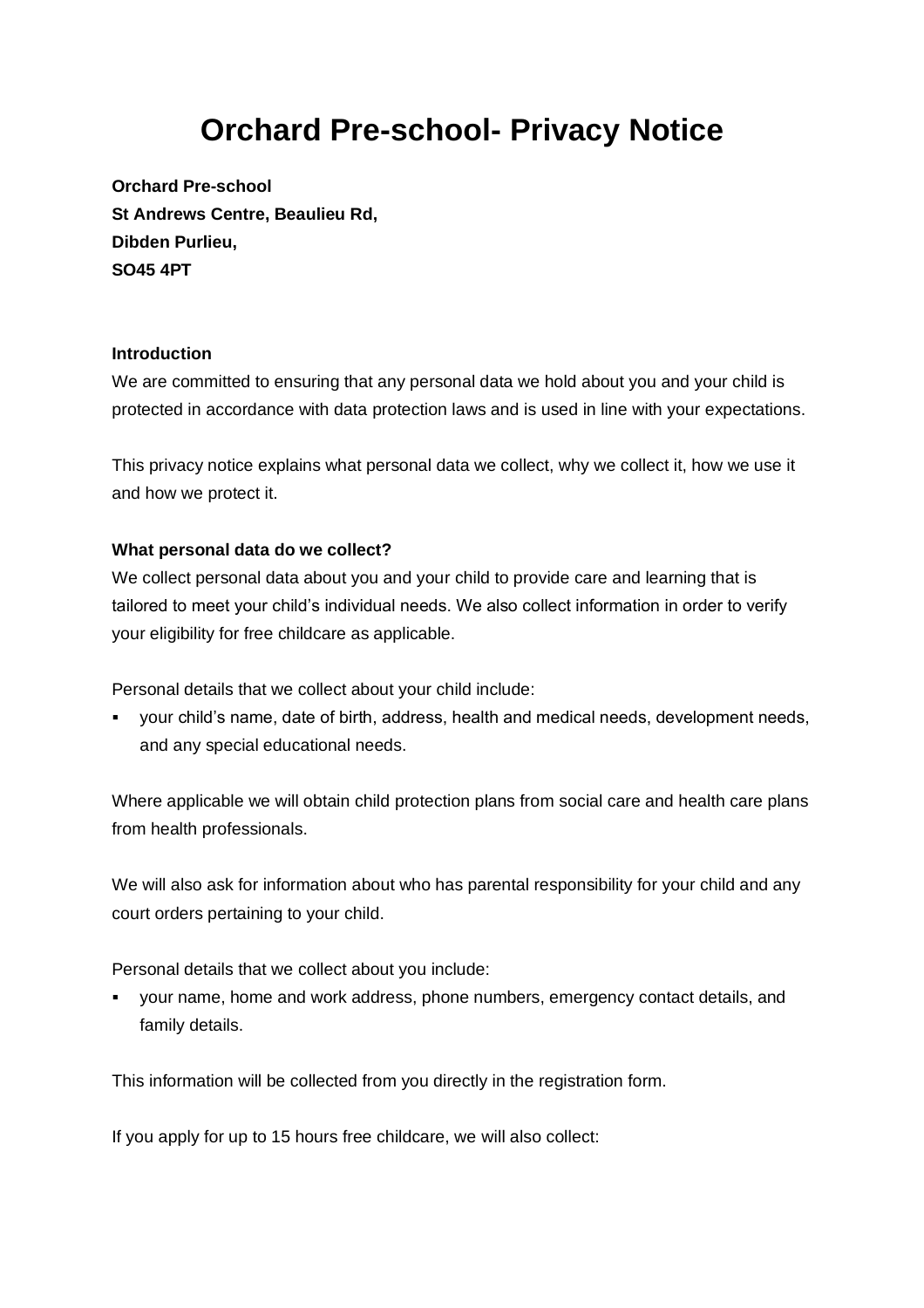▪ your national insurance number or unique taxpayer reference (UTR), if you're selfemployed. We may also collect information regarding benefits and family credits that you are in receipt of.

### **Why we collect this information and the legal basis for handling your data**

We use personal data about you and your child in order to provide childcare services and fulfil the contractual arrangement you have entered into. This includes using your data to:

- contact you in case of an emergency
- to support your child's wellbeing and development
- to manage any special educational, health or medical needs of your child whilst at our setting
- to carry out regular assessment of your child's progress and to identify any areas of concern
- to maintain contact with you about your child's progress and respond to any questions you may have
- to be able to process your claim for up to 15 hours free childcare
- to keep you updated with information about our service

With your consent, we will also record your child's activities for their individual learning record. This may include photographs and videos. You will have the opportunity to withdraw your consent at any time, for images taken by confirming so in writing.

We have a legal obligation to process safeguarding related data about your child should we have concerns about their welfare. We also have a legal obligation to transfer records and certain information about your child to the school that your child will be attending (see *Transfer of Records* policy).

# **Who we share your data with**

In order for us to deliver childcare services we will also share your data as required with the following categories of recipients:

- Ofsted during an inspection or following a complaint about our service
- banking services to process chip and pin and/or direct debit payments (as applicable)
- the Local Authority (where you claim up to 15 hours free childcare as applicable)
- the government's eligibility checker (as above)
- our insurance underwriter (if applicable)
- our setting software management provider (if applicable)
- the school that your child will be attending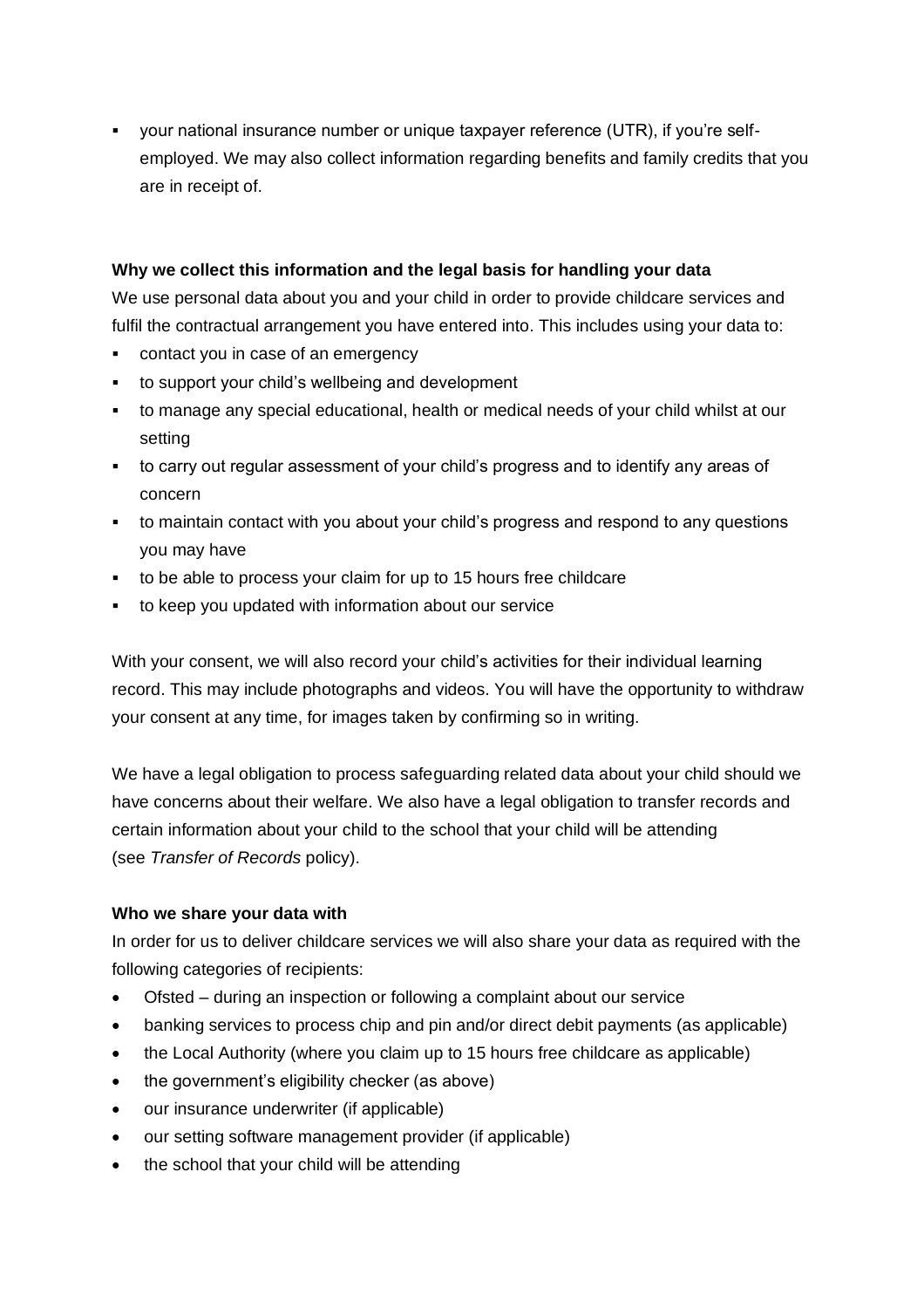We will also share your data if:

- we are legally required to do so, for example, by law, by a court or the Charity Commission;
- to enforce or apply the terms and conditions of your contract with us;
- to protect your child and other children; for example by sharing information with social care or the police;
- **EXEDER** it is necessary to protect our or others rights, property or safety
- we transfer the management of the setting, in which case we may disclose your personal data to the prospective buyer so they may continue the service in the same way.

We will never share your data with any other organisation to use for their own purposes

### **How do we protect your data?**

We protect unauthorised access to your personal data and prevent it from being lost, accidentally destroyed, misused, or disclosed by:

Storing it in a locked cupboard, and by keeping electronic data on a password protected file.

# **How long do we retain your data?**

We retain your child's personal data for up to 3 years after your child no longer uses our setting, or until our next Ofsted inspection after your child leaves our setting. Medication records and accident records are kept for longer according to legal requirements. Your child's learning and development records are maintained by us and handed to you when your child leaves.

In some instances (child protection, or other support service referrals) we are obliged to keep your data for longer if it is necessary to comply with legal requirements (see our *Children's and Provider Records* policies).

**Automated decision-making** We do not make any decisions about your child based soley on automated decision-making.

# **Your rights with respect to your data**

You have the right to:

▪ request access, amend or correct your/your child's personal data